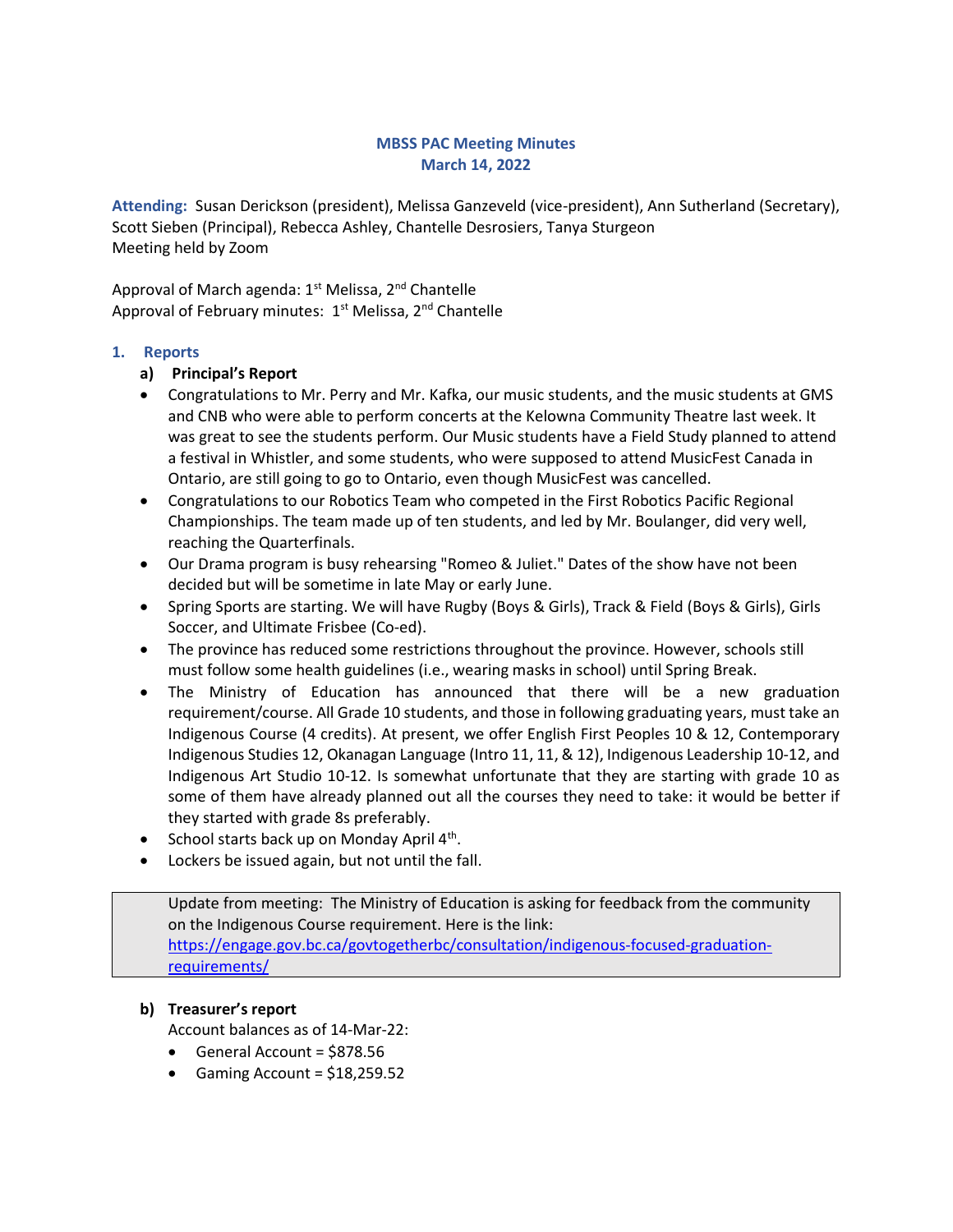# c) COPAC (Central Okanagan PAC) report – Susan

Relevant agenda items from last week's meeting include:

- Report cards and achieving better alignment across the district a new version of report cards will come into effect in a draft format in the fall. There will be an opportunity for feedback before the format is finalized the following year. The new version will add opportunities for student reflection and learning plans. As part of this, FreshGrade won't be continuing – parents will only have to deal with one tool instead of multiple ones. Send Susan an email if you'd like to see the presentation on this.
- Partners for Inclusive Education (PIE) is a COPAC committee that aims to improve support for students with diverse abilities. If anyone is interested in knowing more, contact Susan.
- Sustainability Initiative there was a presentation on a community level initiative to have a sustainability coach placed at KSS; they are available to present at PAC meetings. Chantelle noted that there are also useful sustainability resources available through the district. Susan and Chantelle will check into this and the potential for a presentation from SD23 before looking at the KSS initiative.
- COPAC Bylaws need to be updated as there are some urgent issues to deal with. This will require about 28 votes at the AGM to get them through. Susan will be attending and can vote on behalf of MBSS PAC. If anyone has contacts with other PACs, let them know that this is important for them to be part of.
- COPAC is looking for nominations for next year's executive. Let Susan know if you might be interested – must be holding an executive position on a PAC and not be a school district employee to be eligible.
- COPAC is asking for feedback from PACs on covid-related issues/concerns that they can help push forward at the district level.
	- $\circ$  Our suggestions (a) socio-emotional support due to lack of social activities; (b) academic support due to lenient grading, student expectations of more leeway and difficulties with online schooling; (c) support for transitions to further education as dropout rate were already very high after first year university before the pandemic (increase awareness of success factors such as homesickness, the need to adjust to the "stand and deliver" model of teaching and an advance understanding of program demands with respect to work/social activities); (d) re-aligning expectations of parents and employers that school attendance must be the priority over other commitments.

COPAC has strong leadership and Susan encourages next year's MBSS PAC to stay involved.

# 2. New Business

# a) BCCPAC Resolution

- They rejected the recent proposal put forth by Susan that BCCPAC should advocate for the BC Gaming Commission to allow organizations like COBSS to distribute bursaries on behalf of PACs. BCCPAC refused because they felt issues that did not directly relate to their primary purpose – post-secondary schools are beyond their purview.
- How to proceed? We could revisit some of Scott's ideas to figure out how to pay COBSS to do this. KSS charges for parking passes as a fundraiser for bursaries. Perhaps we could have a sub-committee for awards. Scott and Susan will discuss and get a list together to pass on to the next PAC Executive.